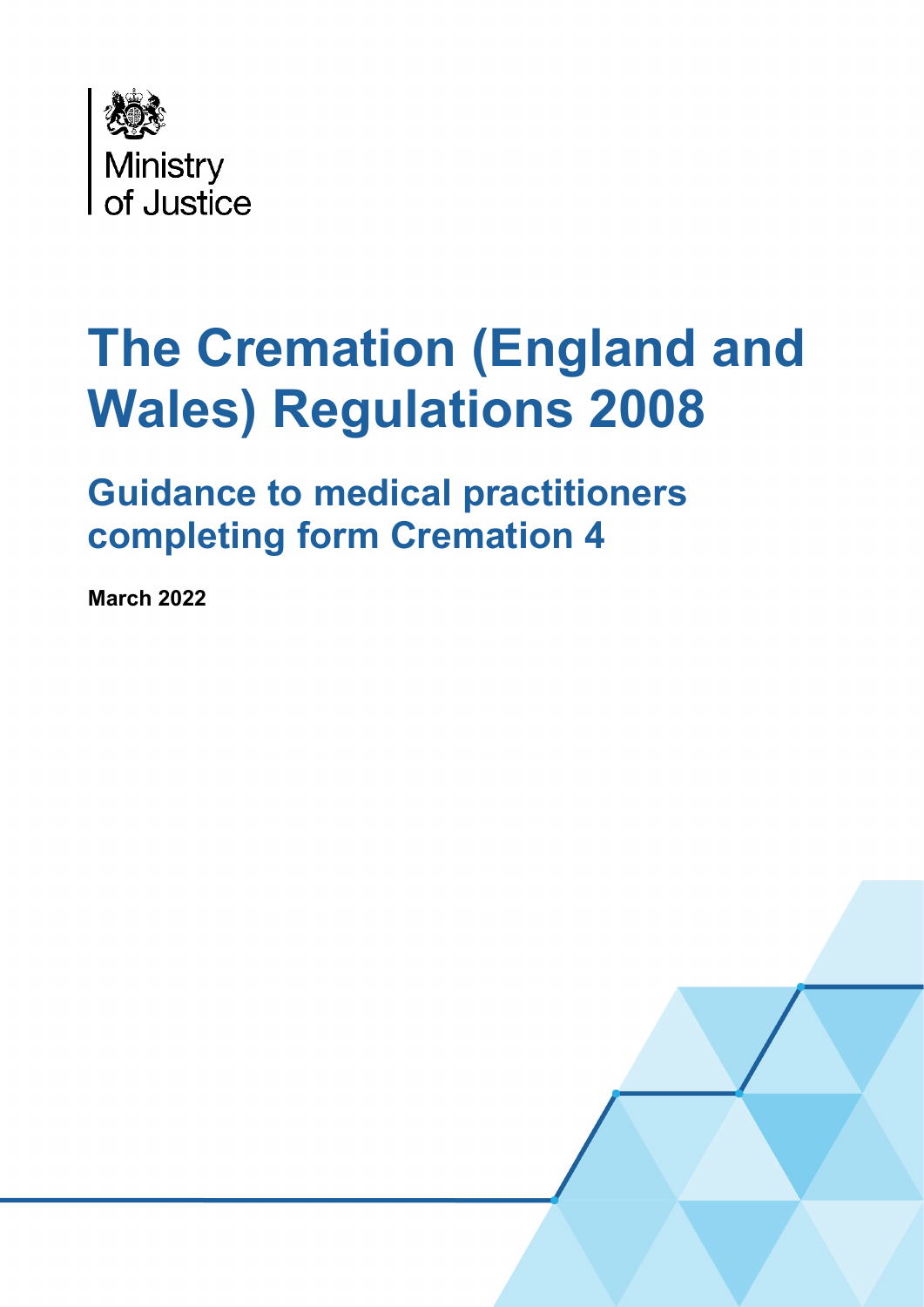### **Contents**

| Summary                                                                                                         | $\overline{2}$  |
|-----------------------------------------------------------------------------------------------------------------|-----------------|
| General overview of the Cremation Regulations                                                                   | 3               |
| Introduction                                                                                                    | $\overline{4}$  |
| Completion of form Cremation 4 (Medical Certificate) (replaced form B)                                          | 5               |
| <b>Right of Inspection</b>                                                                                      | 6               |
| Form Cremation 4 – Medical Certificate                                                                          | $\overline{7}$  |
| Forms completed in Welsh                                                                                        | 11              |
| <b>Other matters</b>                                                                                            | 12 <sup>2</sup> |
| <b>Further Information</b>                                                                                      | 13              |
| Annex A – Battery powered and other implants that could cause problems during the<br>cremation of human remains | 14              |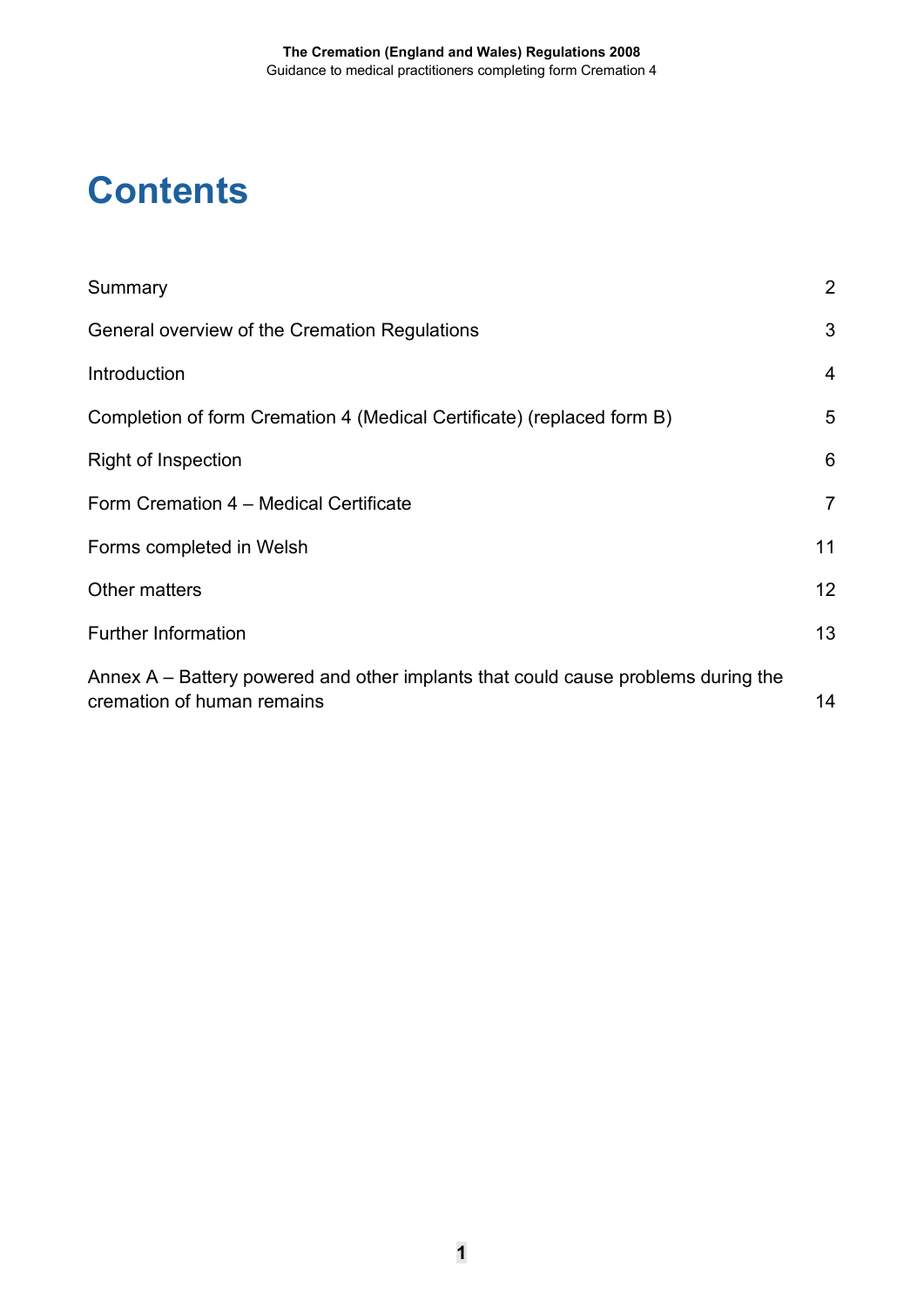### <span id="page-2-0"></span>**Summary**

- You must answer all the questions on form Cremation 4. The requirement for a confirmatory medical certificate (form Cremation 5) has been permanently removed.
- The medical referee is likely to reject illegible forms so please write clearly.
- We expect the medical practitioner signing the form [Cremation 4](https://www.gov.uk/government/publications/cremation-medical-certificate) to have treated the deceased during their last illness and to have seen the deceased within the 28 days prior to death – including visual/video consultation, or viewed the body in person after death (including for verification), and to be able to state the cause of death to the best of their knowledge and belief.
- Modes of death, e.g. "multi organ failure" or "heart attack" are unacceptable as a cause of death and the medical referee is likely to reject forms without a proper cause of death.
- "Old age" as a standalone cause of death for those over the age of 80 is acceptable for registration purposes, but you should be aware that medical referees have been advised to exercise caution if "old age" is given as a cause of death and may well make further enquiries.
- Covid-19 is an acceptable direct or underlying cause of death. Covid-19 is a notifiable disease under the Health Protection (Notification) Regulations 2010 but a death caused by Covid-19 virus is not of itself a basis on which the death should be reported to the coroner.
- You should complete the forms as soon as possible: delays to funerals are unfair to bereaved families.
- Form Cremation 4 medical practitioners must be registered and hold a licence to practise with the General Medical Council. This includes temporary or provisional registration.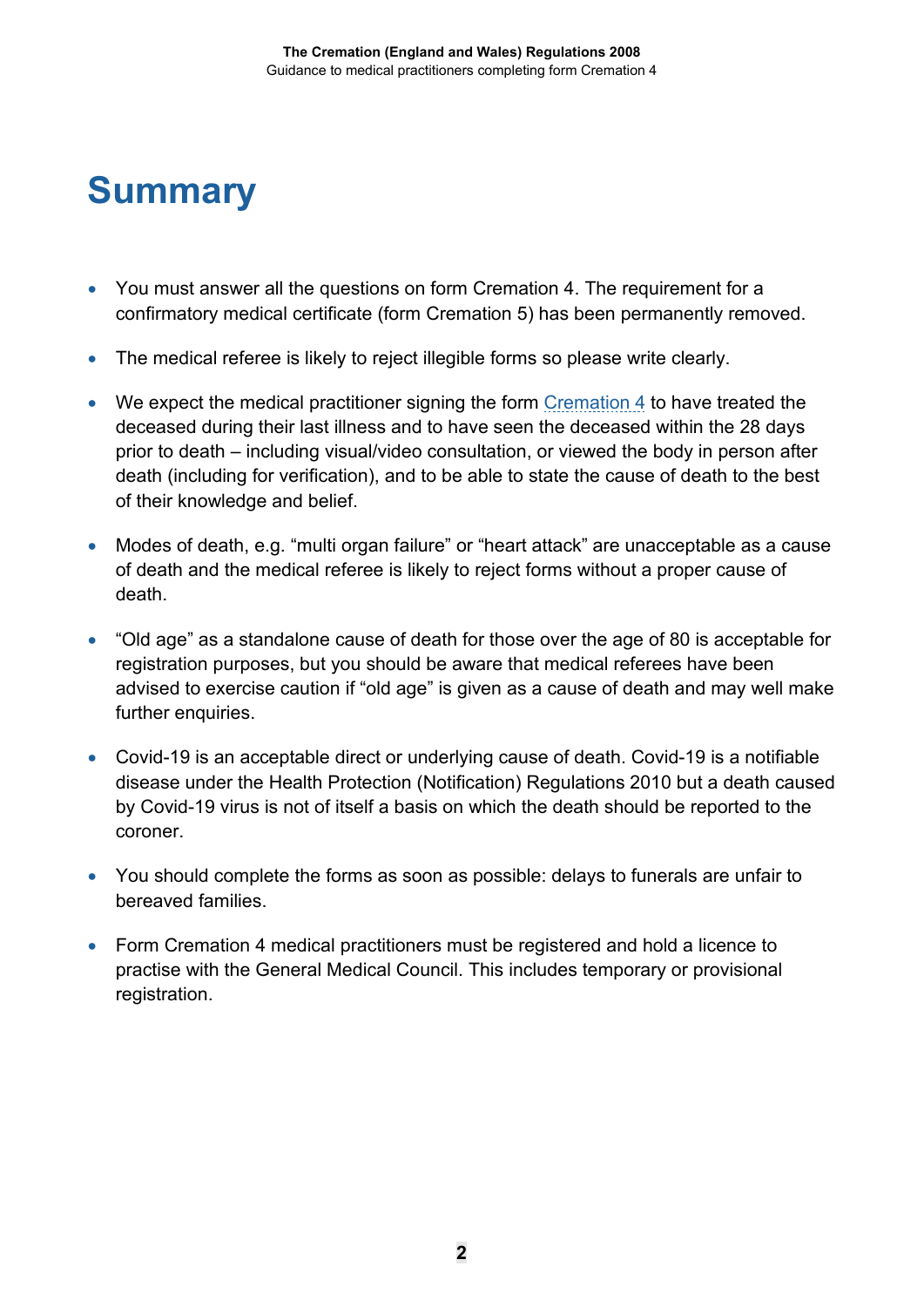### <span id="page-3-0"></span>**General overview of the Cremation Regulations**

- Medical referees are unable to authorise a cremation unless the relevant forms have been properly completed in accordance with the regulations.
- Medical referees have the statutory power to reject incomplete medical certificates and may refuse to authorise cremation until all certificates and forms are completed to their satisfaction.
- Medical referees also have the power to make any enquiry they may consider necessary about a form or certificate.
- You should assist medical referees in the discharge of their duties by completing the medical certificate fully and accurately, and by responding to any further enquiries as helpfully as possible.
- Form Cremation 4 and does not need to be completed where the death has been referred to a coroner, or the application relates to the cremation of body parts, to a stillborn baby or to the exhumed remains of a deceased person who has already been buried for a period of one year or more.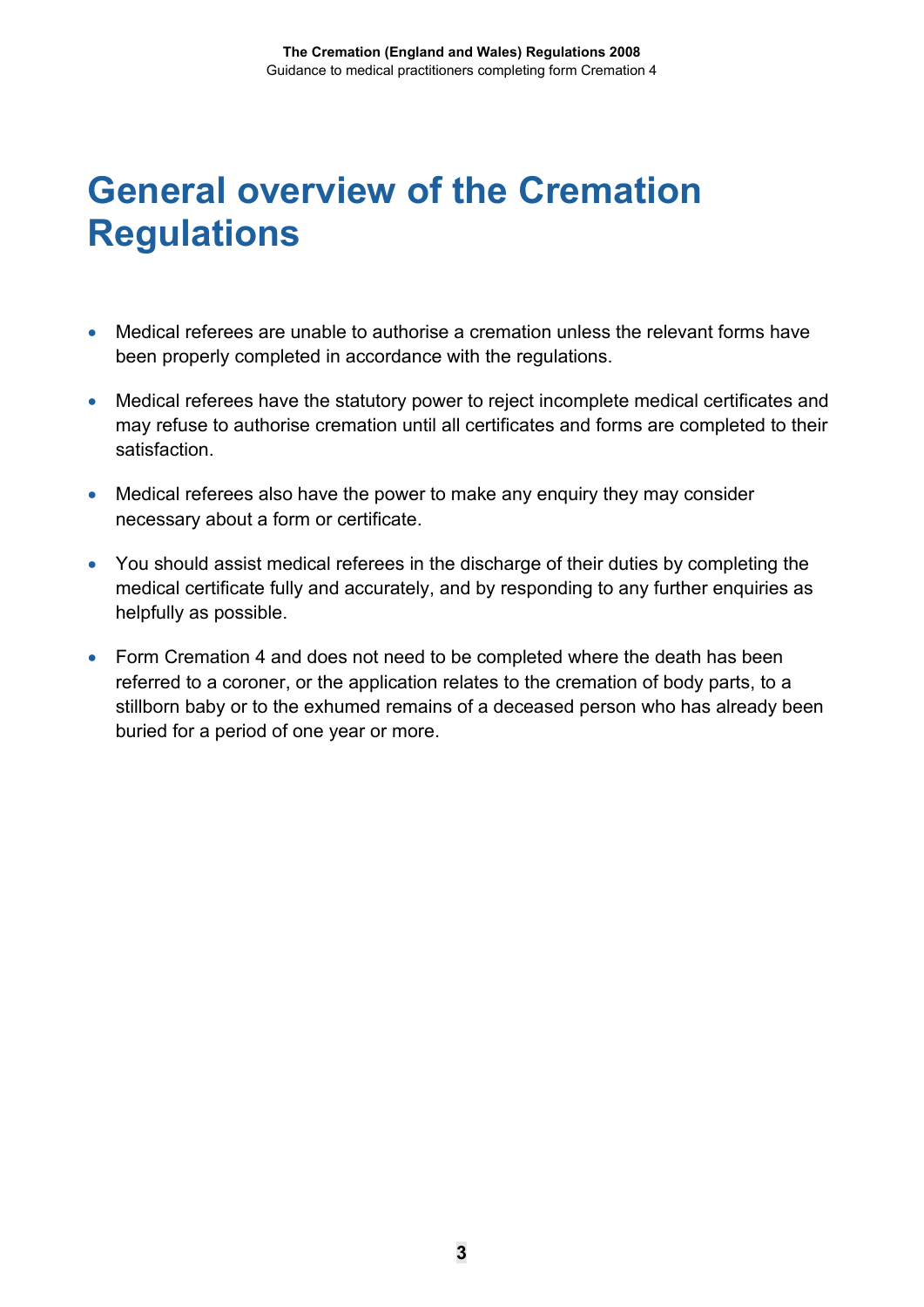### <span id="page-4-0"></span>**Introduction**

- 1. This guidance provides advice to medical practitioners who complete certificates in connection with applications for cremation. It complements advice provided to crematoria medical referees. The main aim is to ensure that medical practitioners are aware of and meet the requirements of the regulations and in doing so avoid unnecessary delay to funerals.
- 2. Form Cremation 4 may be downloaded from our website at [www.gov.uk/government/collections/cremation-forms-and-guidance.](http://www.gov.uk/government/collections/cremation-forms-and-guidance) You may be asked to complete a form which has been "personalised" for each crematorium, including marginal explanatory notes. Forms which have been substantially altered may not comply with the statutory requirements and may not be valid for use. If you have any doubts about the forms you should check with the crematorium manager. The forms made under the previous 1930 Regulations may no longer be used.

#### **Those who can sign form Cremation 4**

- 3. Regulation 17 of the Cremation Regulations requires the medical certificate (form Cremation 4) to be completed by a registered medical practitioner with a licence to practise with the General Medical Council. This includes those who hold a provisional or temporary registration with the General Medical Council.
- 4. We expect the medical practitioner signing form Cremation 4 to have treated the deceased during their last illness and to have seen the deceased within the 28 days prior to death – including video/visual consultations, or viewed the body in person after death (including for verification) and can state the cause of death to the best of their knowledge and belief.

#### **Dentists**

5. Dentists are not qualified to sign the medical certificate.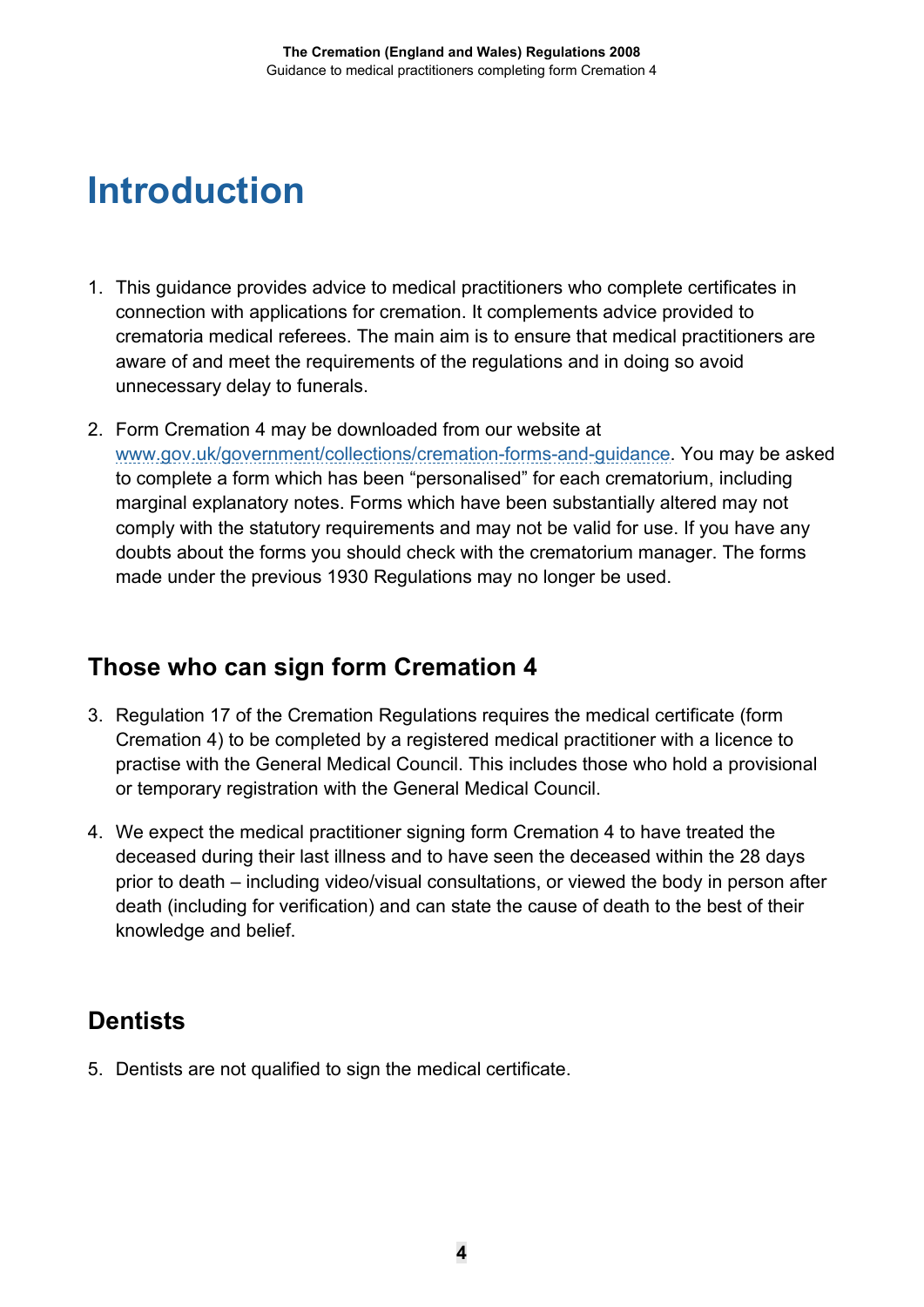### <span id="page-5-0"></span>**Completion of form Cremation 4 (Medical Certificate) (replaced form B)**

- 6. The most frequently occurring errors in completing these forms are:
	- Failure to complete all questions in full
	- Deletion of questions
	- Incorrect completion of forms, and
	- Illegible handwriting.
- 7. Abbreviations for causes of death are unacceptable where the abbreviation is unclear, unusual or ambiguous; in such cases, the medical referee is likely to make further enquiries of you. You should sign the form with an electronic or full signature, not an abbreviation. You cannot use a stamp.
- 8. You must complete the form yourself. It must not be completed by another person on your behalf.
- 9. Medical referees will expect that the evidence offered on the certificate demonstrates sound clinical grounds for the cause of death given, and you should complete form Cremation 4 with this in mind.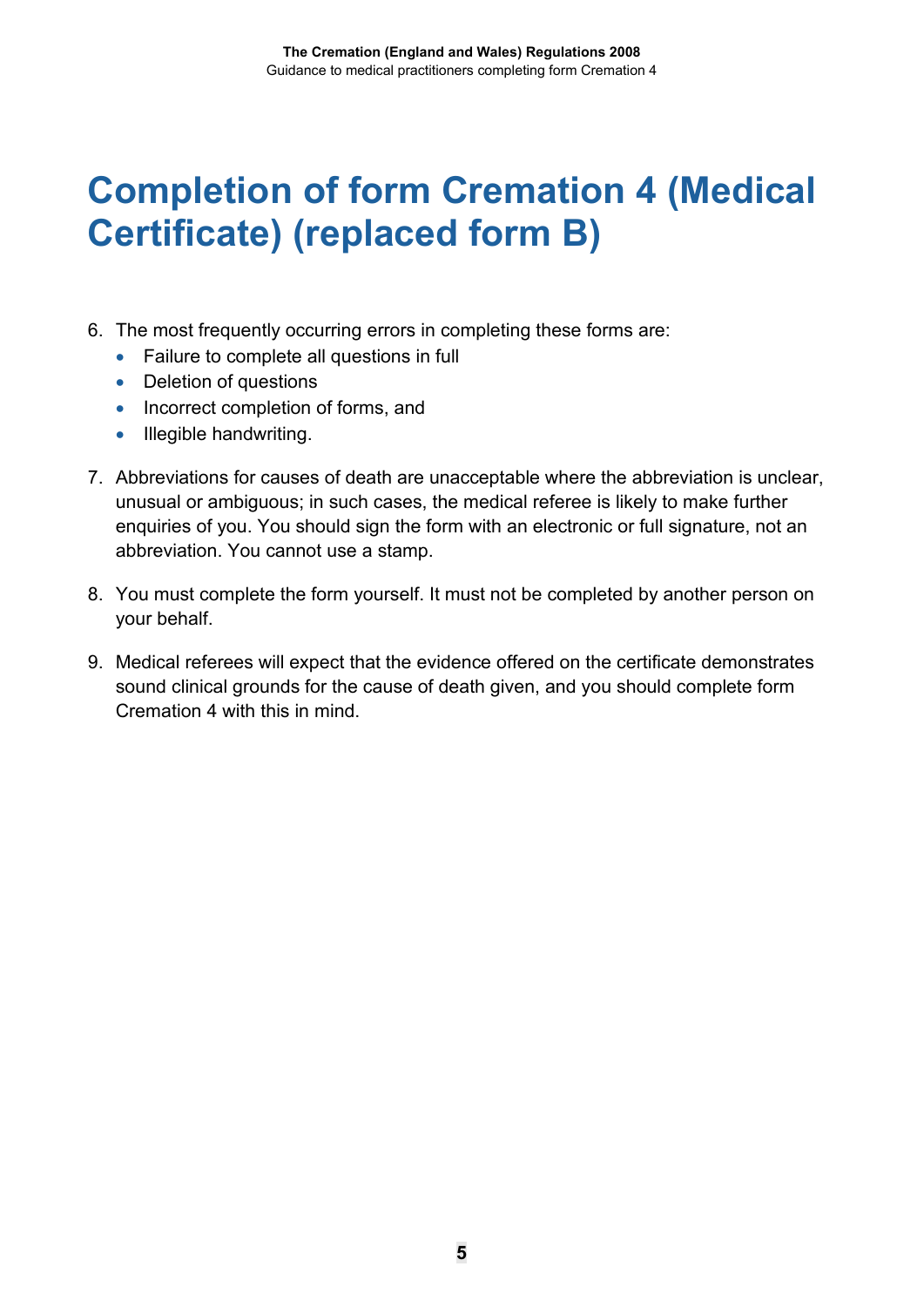## <span id="page-6-0"></span>**Right of Inspection**

- 10.When you complete form Cremation 4 you should be aware that the applicant for cremation has the right to inspect this form. You should therefore bear in mind that some of the information required by the form (in particular, questions 9 and 12) may have been given by the deceased person in confidence. If this information is included in the form it could be disclosed to the applicant for cremation, if they elect to inspect the form, and this might effectively breach the deceased person's confidence. You therefore may wish to give the information to the medical referee on a separate sheet of paper marked IN CONFIDENCE and attached to the form Cremation 4. You should also note down your reasons for this. You should also ensure that your handwriting is legible.
- 11.To maintain confidentiality form Cremation 4 should be delivered to the intended recipient in a sealed envelope clearly addressed and marked CONFIDENTIAL, or in the case of electronic transmission they should be sent directly to the intended recipient. Where appropriate you may wish to notify other interested parties that the form has been completed and delivered, such as the funeral director or applicant.
- 12.The following paragraphs address some other common issues.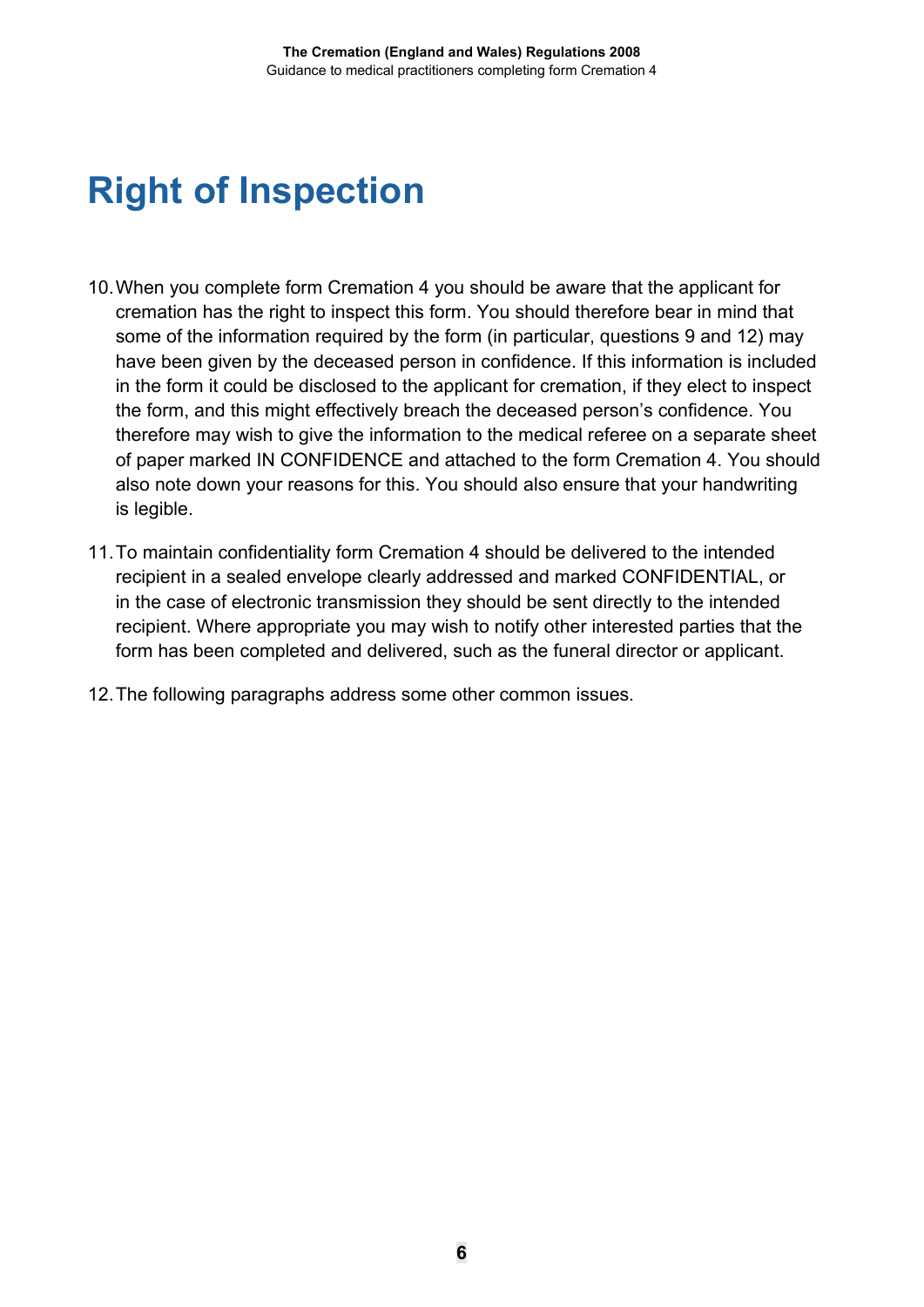### <span id="page-7-0"></span>**Form Cremation 4 – Medical Certificate**

#### **Question 5: "Usual medical practitioner"**

13.The usual medical practitioner is normally taken to be the deceased's GP. Where the deceased person has been an in-patient the hospital medical practitioner who attended him or her for a majority of this period, should be regarded as the usual medical practitioner. Where the deceased person was an in-patient for a single, short period of time, it may be better to regard the patient's GP as the usual medical practitioner, rather than the hospital medical practitioner who attended him or her. It is acknowledged that many patients in hospital are treated by a number of medical practitioners.

#### **Question 6: "How long you attended the deceased during their last illness?"**

- 14.To complete form Cremation 4 you should have attended the deceased during their last illness. In primary care setting, a demonstratable period of care or the presence of the certifying medical practitioner at the death will usually be enough. In exceptional circumstances, a general practitioner partner may be acceptable if he or she had seen the deceased outside the normally acceptable period (28 days) and the attending partner is unavailable, although in such cases there will usually have been consultation with a coroner.
- 15.Attendance by a medical practitioner (prior to death) includes digital consultations undertaken by video. However, audio-only consultation (e.g. by telephone) will not suffice as having seen the deceased.

#### **Question 7: "The number of days and hours before the deceased's death that you saw them alive"**

16.The normal expectation is that you will have attended the deceased during the course of the last illness within 28 days before death; otherwise you must refer the death to the coroner.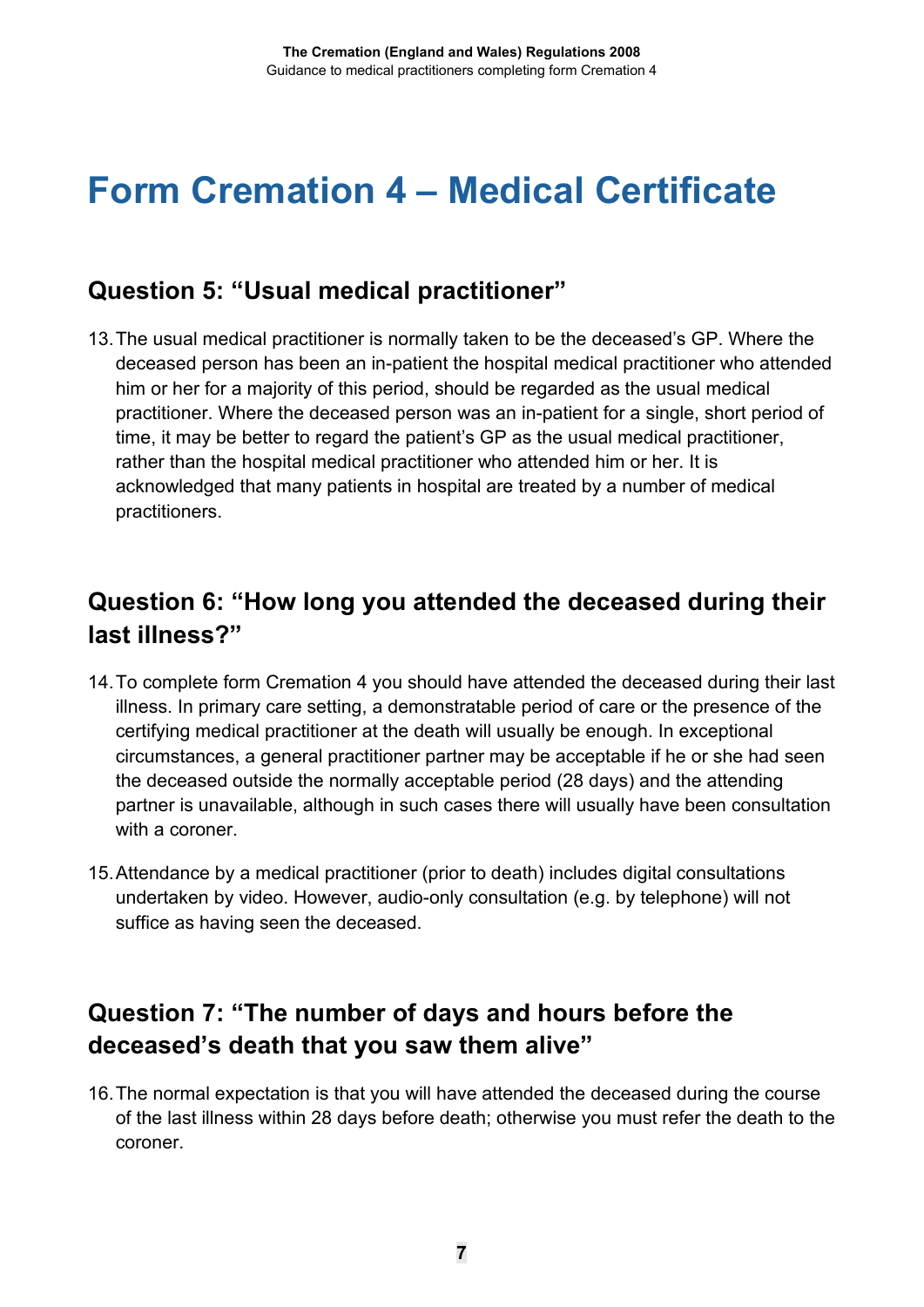17.If your last attendance of the deceased was by a digital consultation state how many days and hours before the deceased's death that consultation took place and write 'by video' to the right of the 'hours' box. Audio-only consultations (e.g. by telephone) are not acceptable for the purposes of Question 7.

#### **Question 8: "Please state the date and time that you saw the body of the deceased and the examination that you made of the body"**

- 18.If you saw the body of the deceased please complete Question 8 with the date and time you saw in person the body of the deceased and a record of the examination you made. This cannot be via digital means (video/visual).
- 19.If you (or any other medical practitioner known to you) have carried out a non-coronial hospital post-mortem examination, (commonly referred to as a "consent post-mortem examination") this should be indicated here with the findings and cause of death being given in response to Question 11. You should also answer 'Yes' to Questions 10 where the post-mortem was made or supervised by a registered medical practitioner of at least five years standing.

#### **Question 9: Symptoms and other conditions**

20.You should complete this box with your observations of the deceased's symptoms in the period leading up to their death. If the deceased died in hospital it would be helpful if you added the date of admission as this will assist the medical referee when they scrutinise the forms.

#### **Question 10: Hospital post-mortem examination**

21.If a non-coronial hospital post-mortem examination, (commonly referred to as a "consent post-mortem examination"), has been carried out or supervised by someone with the necessary 5 years' period of full registration, you should indicate this here and state that you are aware of the findings, before giving the cause of death at Question 11.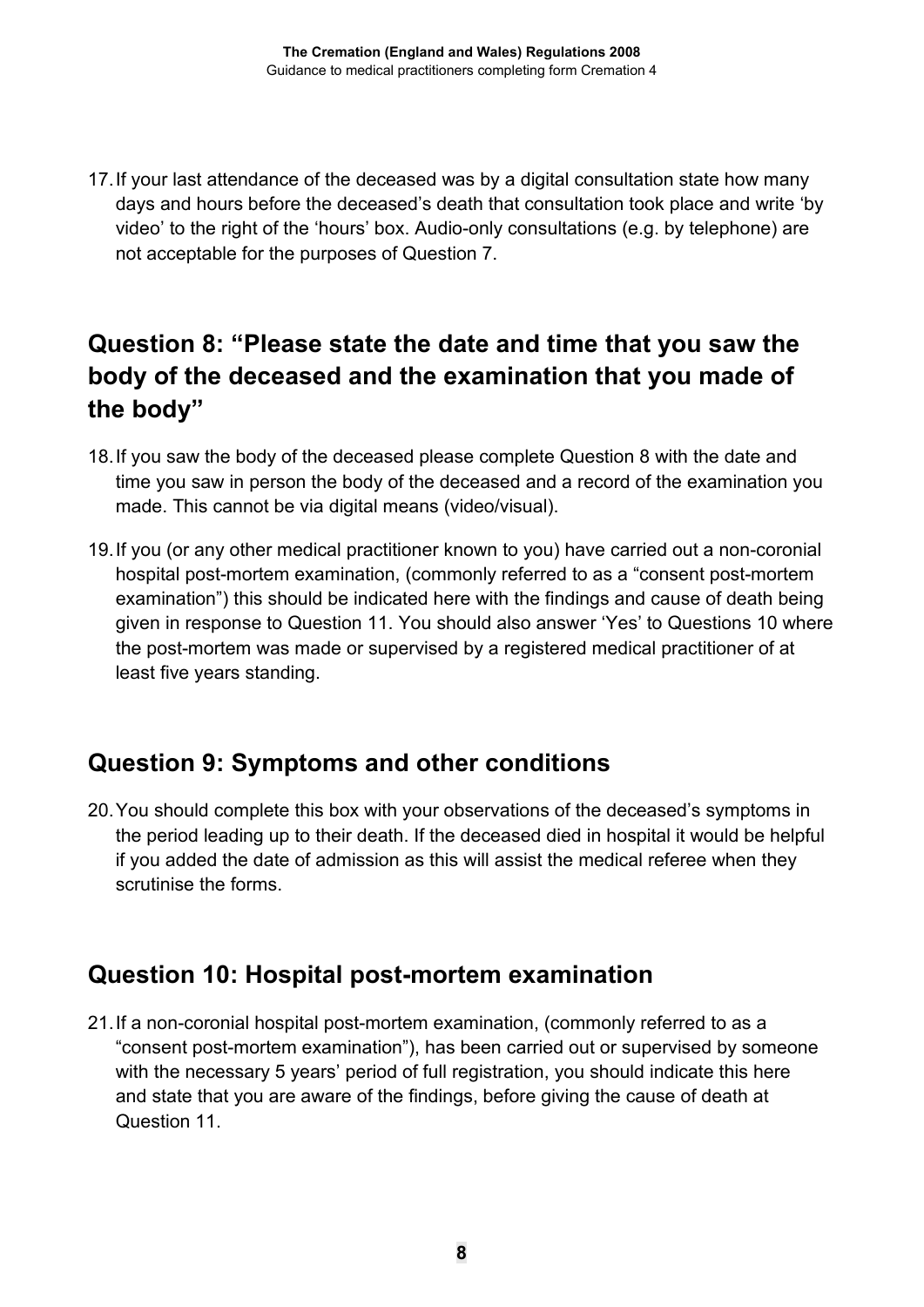#### **Question 11: Cause of death**

22.The cause of death should normally be that set out on the medical certificate of the cause of death sent to the Registrar of Deaths. You should provide sufficient detail to enable the medical referee to understand the cause of death. Your answer should indicate when this has been informed by other sources, e.g. patient history, operative procedures or medical or lay witnesses. You may find it helpful to refer to the RCP Cause of Death list.

#### **Questions 12 and 13: Operations**

23.You should notify the coroner of any operation which may have shortened the life of the deceased.

#### **Questions 14, 15 and 16: Those nursing the deceased or present at death**

24.The medical referee must be able to contact the people you name in your form. Therefore, you must give full names and contact details, including an email address where it is known.

#### **Questions 20 and 21: Referral to coroner/coroner's office**

25.You must ensure that you notify a coroner of any suspicious circumstances that come to your attention. You must also inform the coroner if you suspect the death was unnatural, violent, sudden with unknown cause, or otherwise as required under the Notification of Deaths Regulations 2019. For further guidance see Notification of Deaths Regulations 2019 – see [https://www.gov.uk/government/publications/notification-of-deaths-regulations-2019](https://www.gov.uk/government/publications/notification-of-deaths-regulations-2019-guidance) [guidance.](https://www.gov.uk/government/publications/notification-of-deaths-regulations-2019-guidance) In cases where you or any other medical practitioner have consulted a coroner, but the coroner does not consider that his or her involvement is necessary, you should ensure that this is clearly recorded in the form Cremation 4.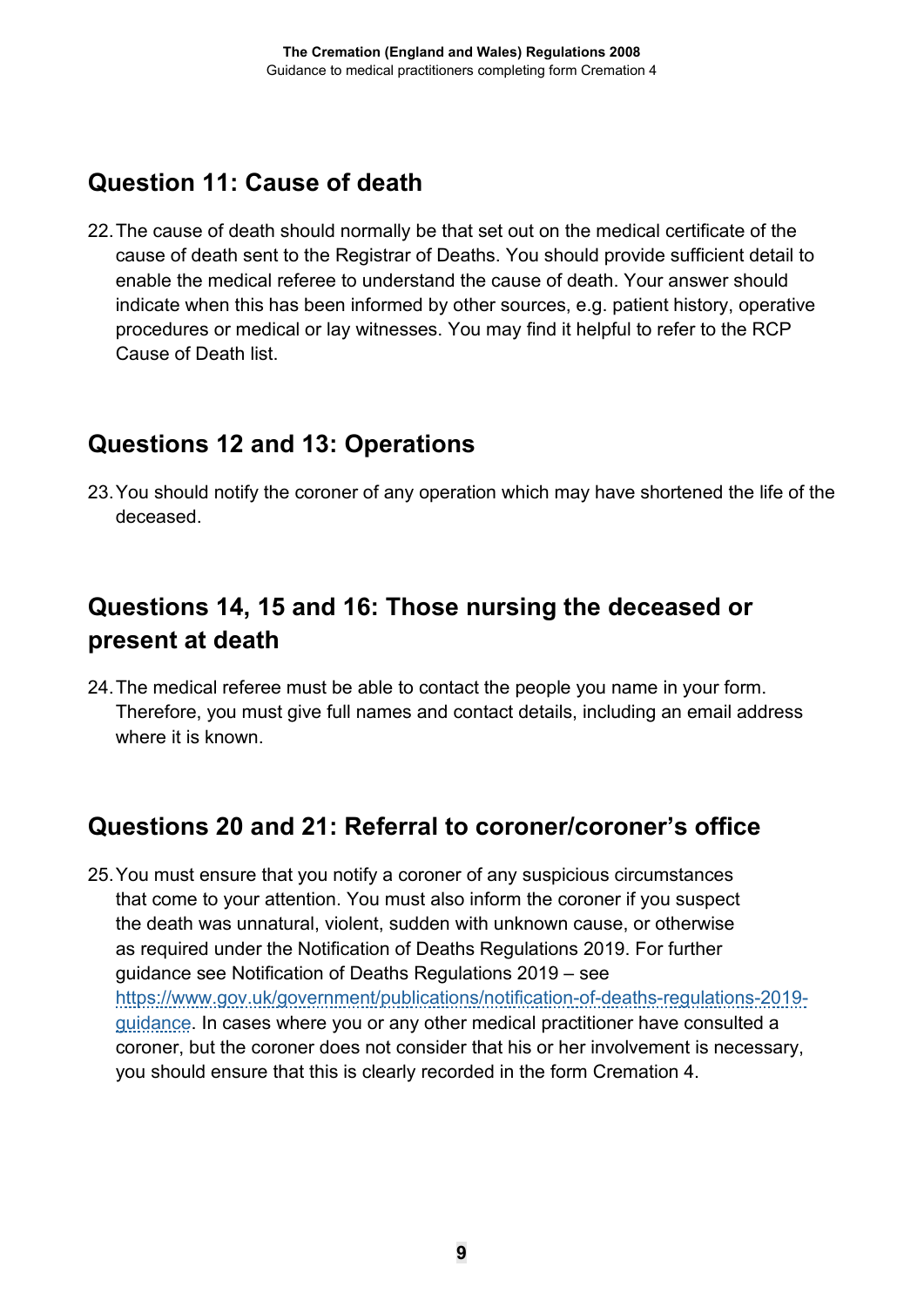### **Question 23: Implants**

26.Some implants cause a serious health and safety risk at the crematorium and must be removed. A list of implants that may cause problems during cremation is at **Annex A**.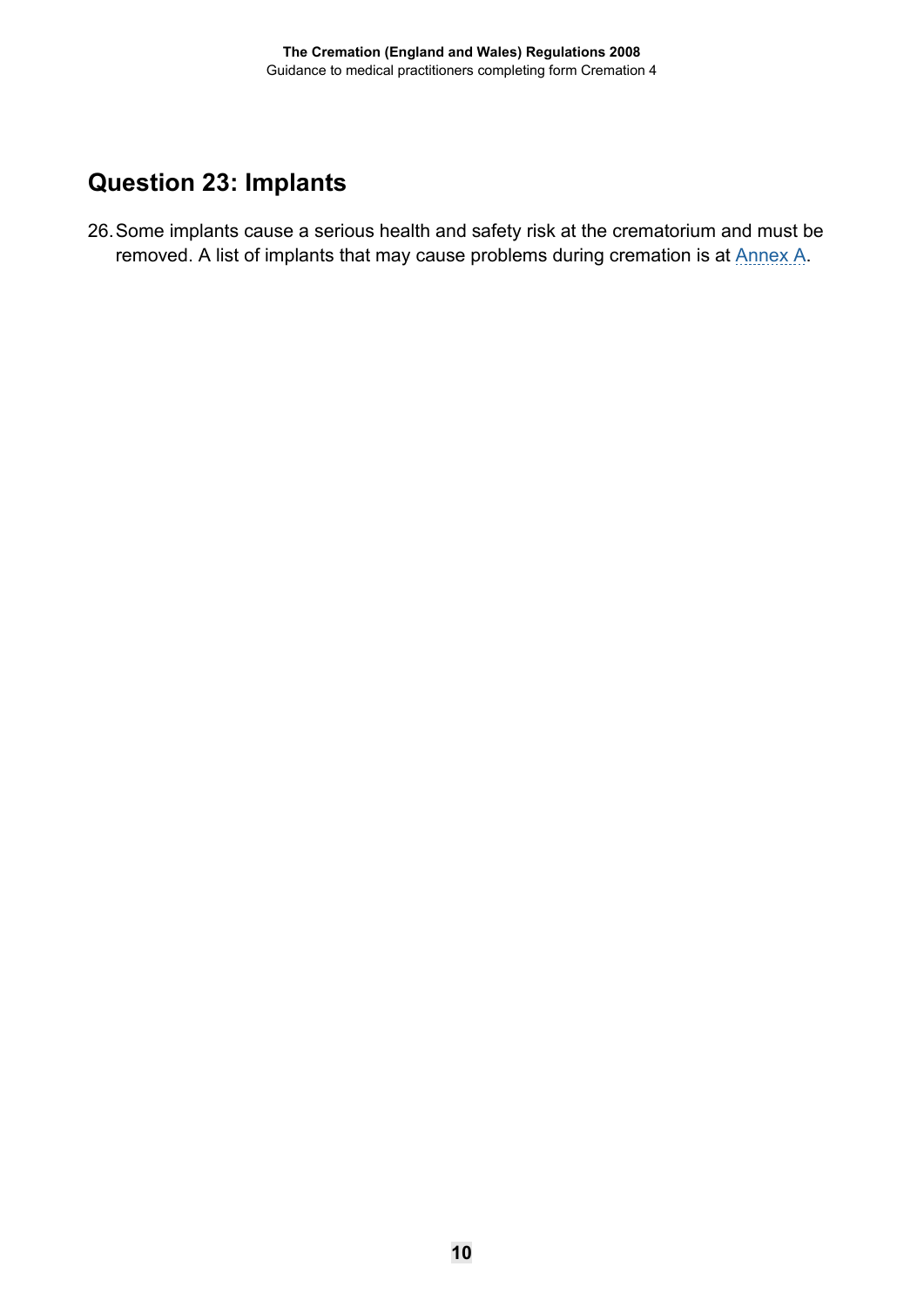### <span id="page-11-0"></span>**Forms completed in Welsh**

- 27.The Welsh Language (Wales) Measure 2011 gives the Welsh language official status in Wales, makes provision for the creation of standards of conduct in relation to the use of Welsh and places duties on certain bodies to comply with those standards.
- 28.The Cremation (England and Wales) (Amendment) Regulations 2017 makes provision for cremation forms to be issued in the Welsh language.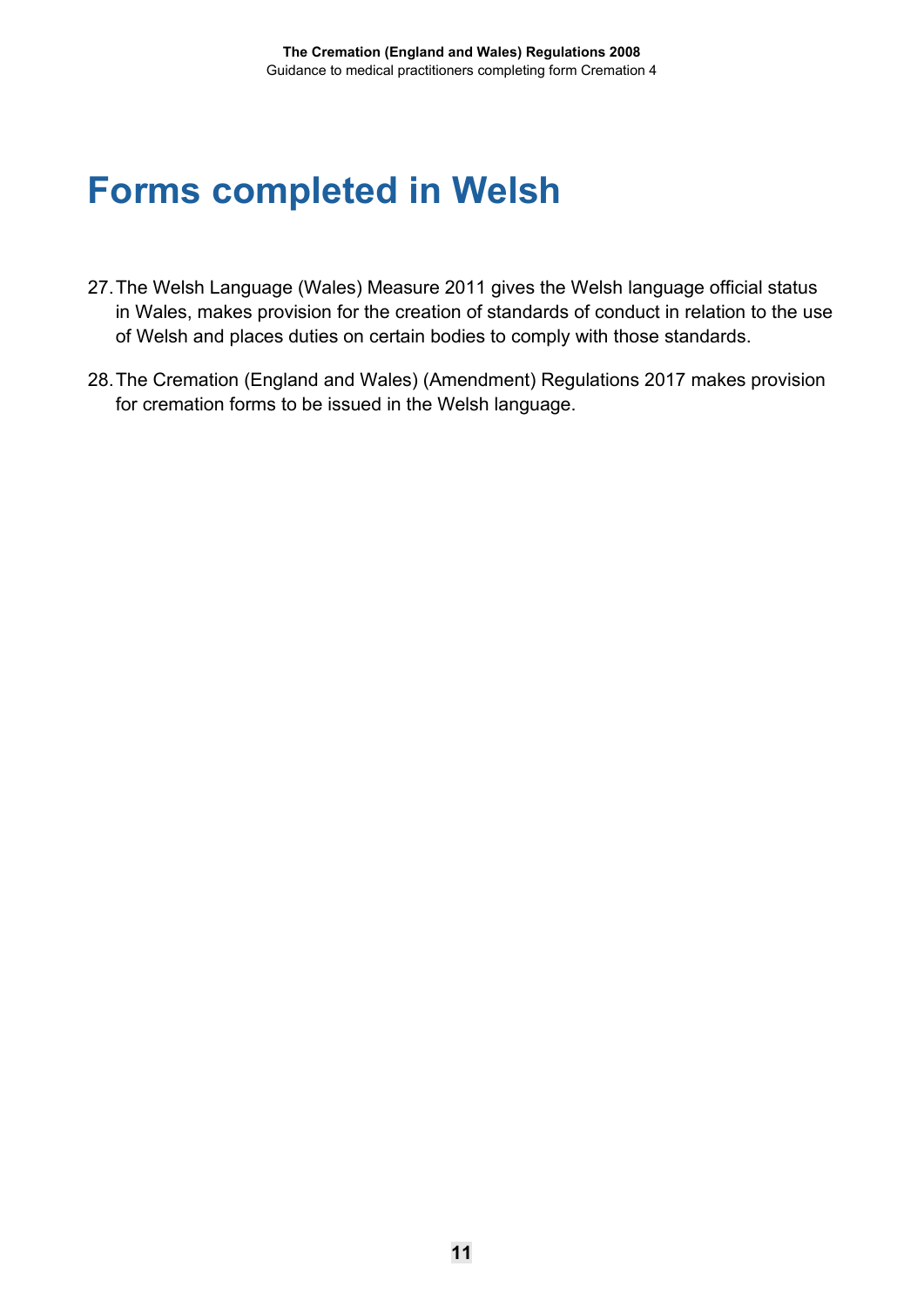### <span id="page-12-0"></span>**Other matters**

#### **Cause of death – "old age"**

29.The General Register Office advises that in certain circumstances and if the deceased is older than 80 years at death "old age" may be an acceptable cause of death for medical certificates. "Old age" alone, however, is unlikely to be an acceptable cause of death for cremation purposes, as the medical referee must be satisfied that the cause of death has been definitely ascertained. "Old age" is commonly given as a cause of death where the deceased has been suffering from a number of conditions leading to death but it has not been possible to decide which particular condition led to the death. Please note that we cannot offer substantive guidance on any clinical matters as these are ultimately decisions for you to make. However, you should bear in mind that medical referees need to be satisfied that "old age" is an appropriate cause of death in all the circumstances. It cannot be used where the cause of death is properly "unascertained" and these cases should be referred to a coroner in any event.

#### **Deaths abroad**

30.Where someone dies abroad and the body is repatriated to England or Wales for cremation, it is unlikely that you will be in a position to complete form Cremation 4. An application for cremation may be made if a coroner certifies that no post-mortem examination or inquest is necessary and gives form Cremation 6. Enquiries about such cases should be directed to the coroner in whose district the body is lying.

#### **The cremation of body parts**

31.The cremation of body parts removed following a post-mortem examination will normally require involvement by pathologists only.

#### **Unidentified remains**

32.It is highly unlikely that applications for the cremation of unidentified remains will arise without the involvement of a coroner.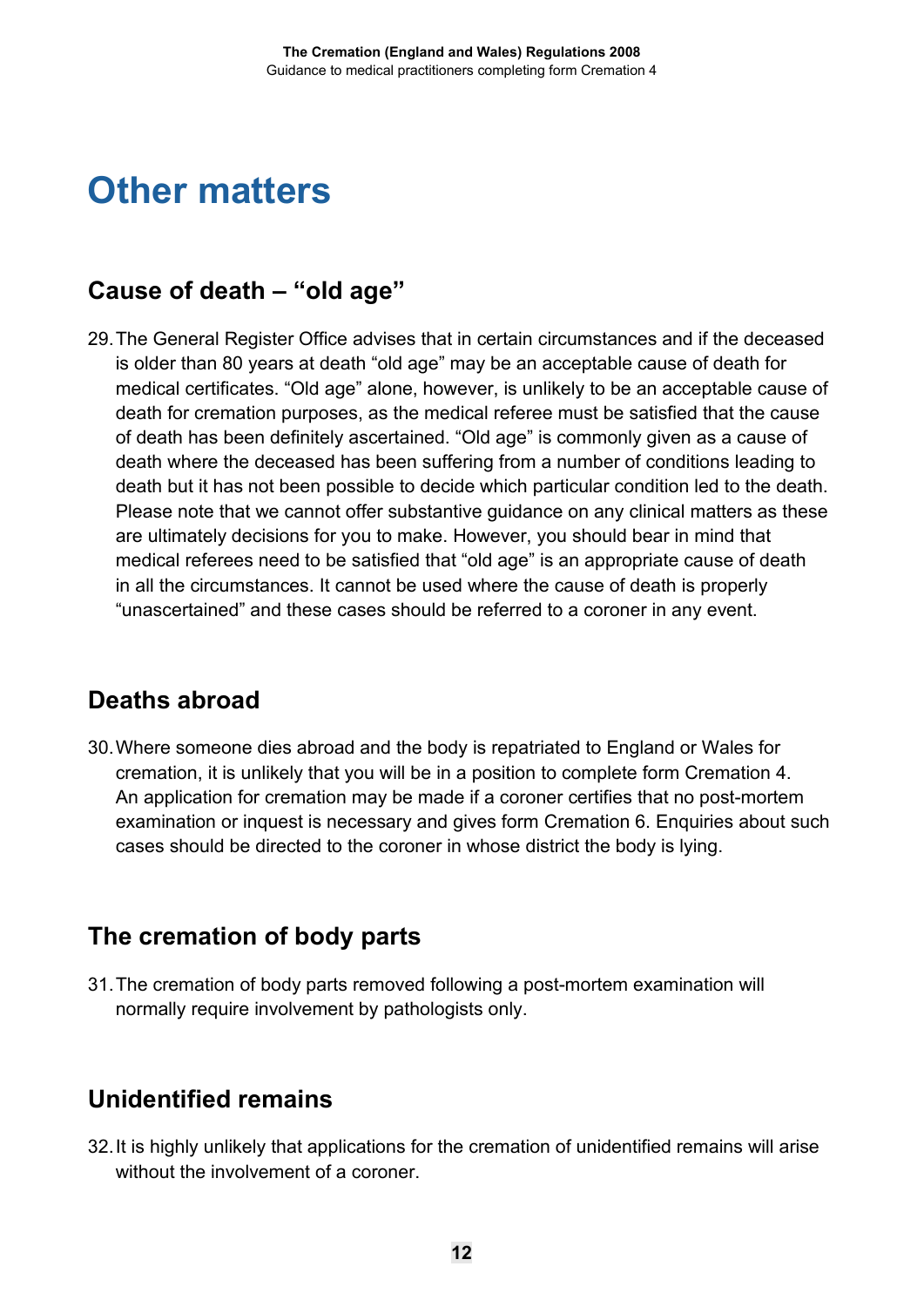#### **Non-viable foetal remains**

33.Foetal remains under 24 weeks of age are not subject to the provisions of the Cremation Act or Regulations, although most crematoria will be prepared to cremate such remains at their discretion. Clearly form Cremation 4 should not be completed.

### <span id="page-13-0"></span>**Further Information**

34.This guidance is not intended to be exhaustive and there will be unique instances that arise where you may require assistance. If you do require any guidance or information that is not covered in this document please contact the Burial and Cremation Policy team at the Ministry of Justice at [coroners@justice.gov.uk](mailto:coroners@justice.gov.uk)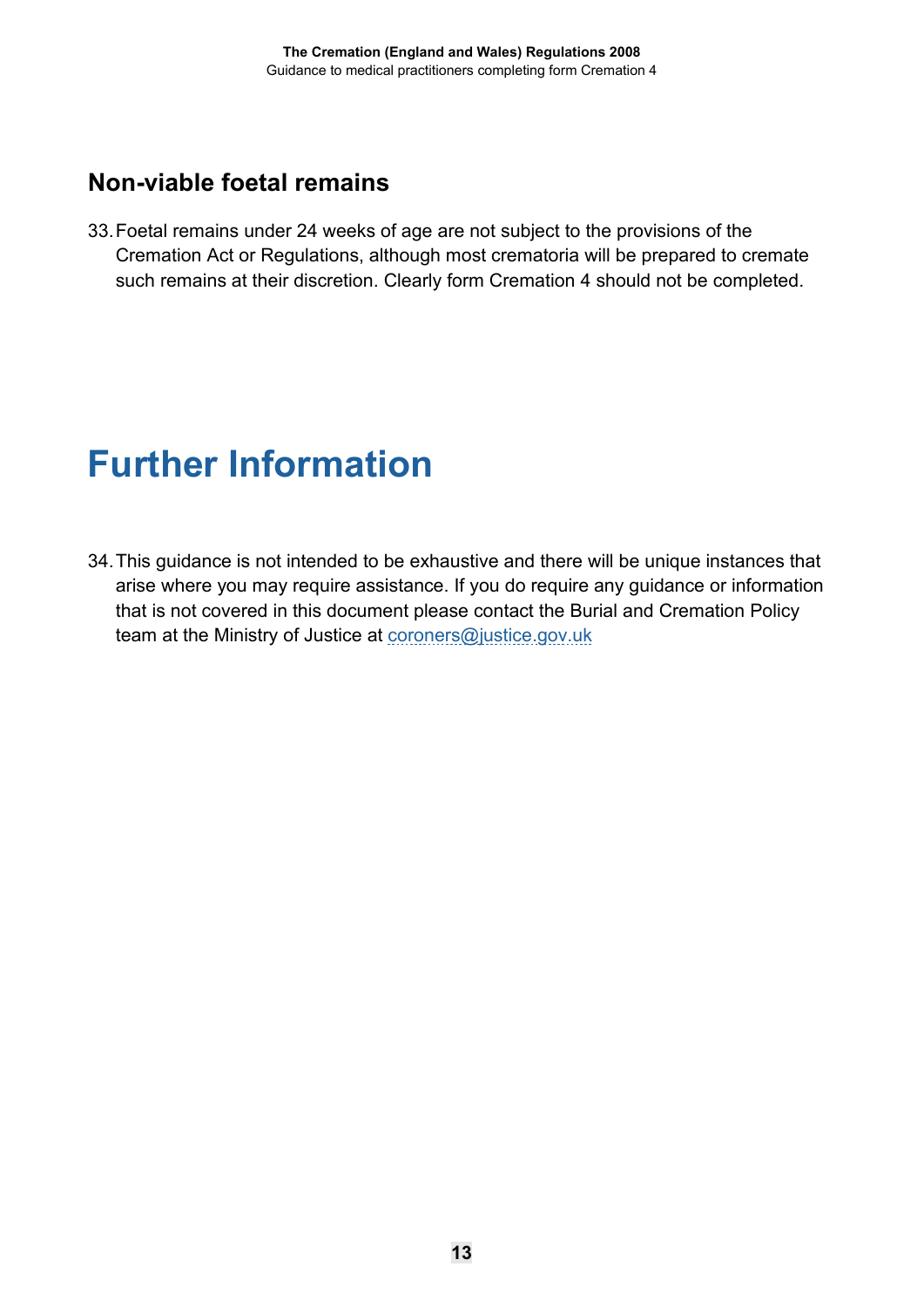### <span id="page-14-0"></span>**Annex A – Battery powered and other implants that could cause problems during the cremation of human remains**

Pacemakers

Implantable Cardioverter Defibrillators (ICDs)

Cardiac resynchronization therapy devices (CRTDs) Implantable loop recorders

Ventricular assist devices (VADs): Left ventricular assist devices (LVADs), Right ventricular assist devices (RVADs), or Biventricular assist devices BiVADs)

Implantable drug pumps including intrathecal pumps

Neurostimulators (including for pain & Functional Electrical Stimulation) Bone growth stimulators

Hydrocephalus programmable shunts

Fixion nails

Any other battery powered or pressurised implant

Radioactive implants

Radiopharmaceutical treatment (via injection)